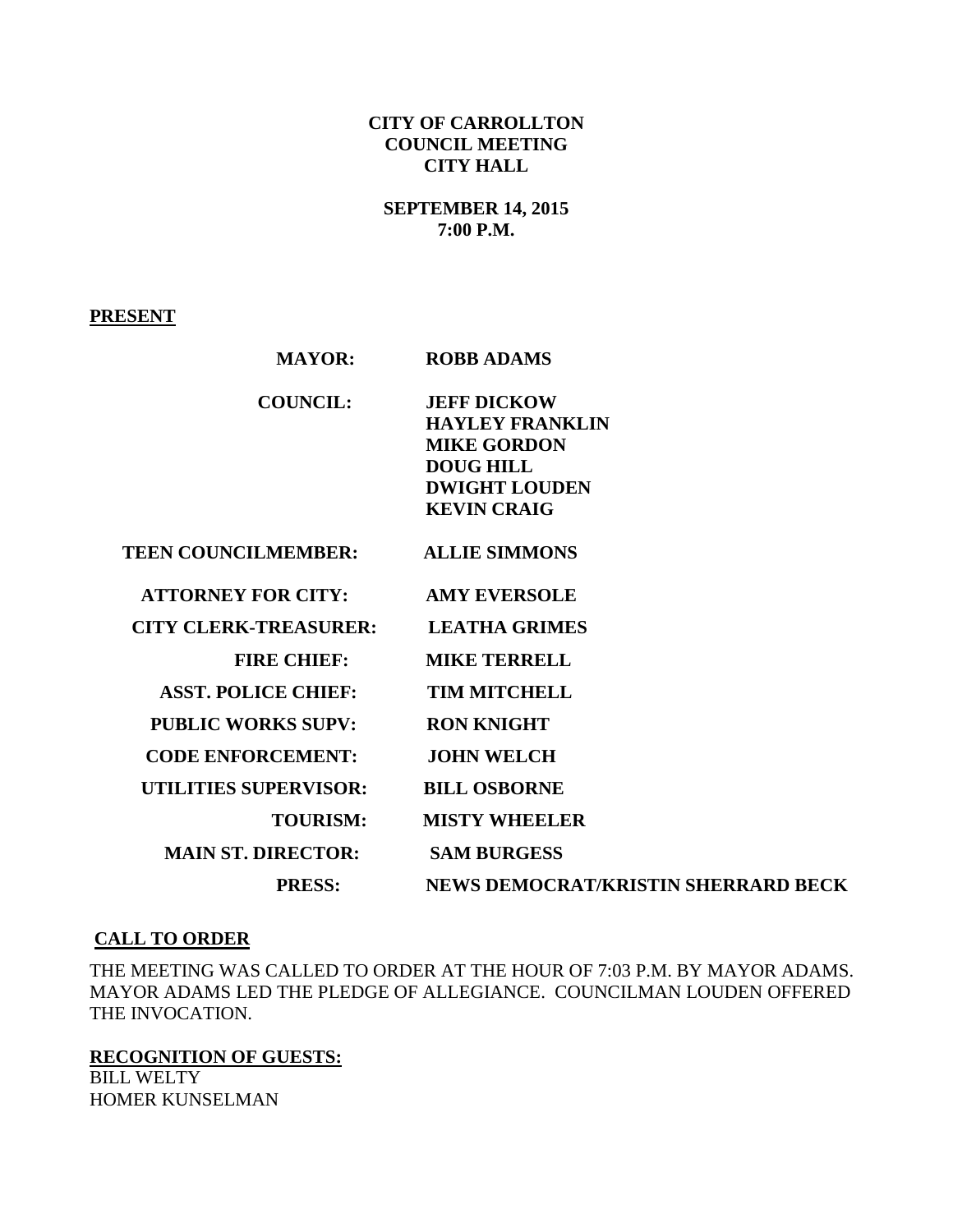IAN MUNSIE JENNIFER MUNSIE DEAN MILLER

DEAN MILLER ASKED TO ADDRESS THE COUNCIL. HE WANTED TO KNOW IF COUNCIL HAD MADE A DECISION ABOUT HIS LOT ON HIGHLAND AVE. NEAR THE BRIDGE AND HIS DESIRE TO PUT A CAR LOT THERE. HE SAID IT HAD BEEN OVER A YEAR SINCE THE FIRST MEETING, AND HE HAD A POLE BARN COMING IN THREE WEEKS TO PUT THERE FOR STORAGE IF THEY WOULD NOT AGREE TO THE CAR LOT. THE MAYOR SAID THEY WERE ALL INTERESTED IN THE CAR LOT BEING THERE BUT THERE WOULD HAVE TO BE A NEW COMPREHENSIVE PLAN TO ALLOW IT. THERE HAD BEEN A PUBLIC MEETING AND PLANNING & ZONING STILL DID NOT RECOMMEND CHANGING THE ZONING TO ALLOW CAR LOTS. ATTORNEY, AMY EVERSOLE, SAID SHE HAD TALKED TO THE NKADD AND THEY RECOMMENDED WAITING UNTIL IT WAS TIME TO RE-DO THE COMPREHENSIVE PLAN WHICH IS COMING UP IN ABOUT A YEAR. MR. MILLER SAID YOU CAN CHANGE THE COMPREHENSIVE PLAN AT ANY TIME. THE MAYOR SAID THAT IS TRUE BUT IT DOES TAKE TIME.

HOMER KUNSELMAN ASKED TO ADDRESS COUNCIL ABOUT WHAT HE THOUGHT WAS A MISUNDERSTANDING OF WHAT WAS SAID IN A COUNCIL MEETING ON 3/10/14 WHICH WAS HOLDING UP HIS EIP REIMBURSEMENT OF \$4,000.00. HE PASSED OUT SOME NOTES HE HAD KEPT AFTER THAT MEETING AND READ FROM THE OFFICIAL MINUTES OF WHEN THE EIP APPLICATION WAS APPROVED. HE SAID OPENING AN ICE CREAM SHOP WAS NEVER PART OF THE BARGAIN. HE SAID IT MAY HAPPEN LATER AND HE WOULD LIKE FOR IT TO BUT THAT WOULD REMAIN TO BE SEEN. HE ALSO SAID HE WOULD NOT BE INSTALLING A CONCRETE SIDEWALK BUT SOME KIND OF WALKWAY.

IAN MUNSEY, CO-OWNER, OF BELLA'S WHO IS A TENANT IN MR. KUNSELMAN'S BUILDING, SPOKE ON HIS BEHALF CONCERNING ALL OF THE HARD WORK MR. KUNSELMAN HAD PUT INTO MAKING THE BACK OF THE BUILDING LOOK AS NICE AS IT CURRENTLY DOES. MR. KUNSELMAN SAID HE HAD PERSONALLY DUG A TRENCH TO BURY UTILITIES TO IMPROVE THE APPEARANCE. HE SAID HE HAD INVESTED MUCH MORE MONEY THAN HE HAD APPLIED FOR.

COUNCILMAN GORDON HAD SOME QUESTIONS. HE READ FROM THE CODE ENFORCEMENT OFFICER'S ORIGINAL PROJECT INSPECTION REPORT DATED 1/23/15 WHICH STATED THAT PART OF THE SCOPE OF THE PROJECT IN ORDER TO DEEM IT COMPLETED, WAS THAT THE COMMERCIAL USE OF THE DECK PRIMARILY THE "ICE CREAM" BUSINESS , BE INSTALLED, ALONG WITH SOME OTHER MINOR ITEMS. COUNCILMAN LOUDEN HAD SOME CONCERNS ABOUT A SIDEWALK NEEDING TO BE INSTALLED TO THE REAR OF THE PROPERTY FOR PUBLIC ACCESS.

JOHN WELCH, CODE ENFORCEMENT OFFICER, SAID MAYBE WHEN HE WROTE THAT REPORT HE HAD MISSPOKE BECAUSE THE DRB DOES NOT CONSIDER WHAT KIND OF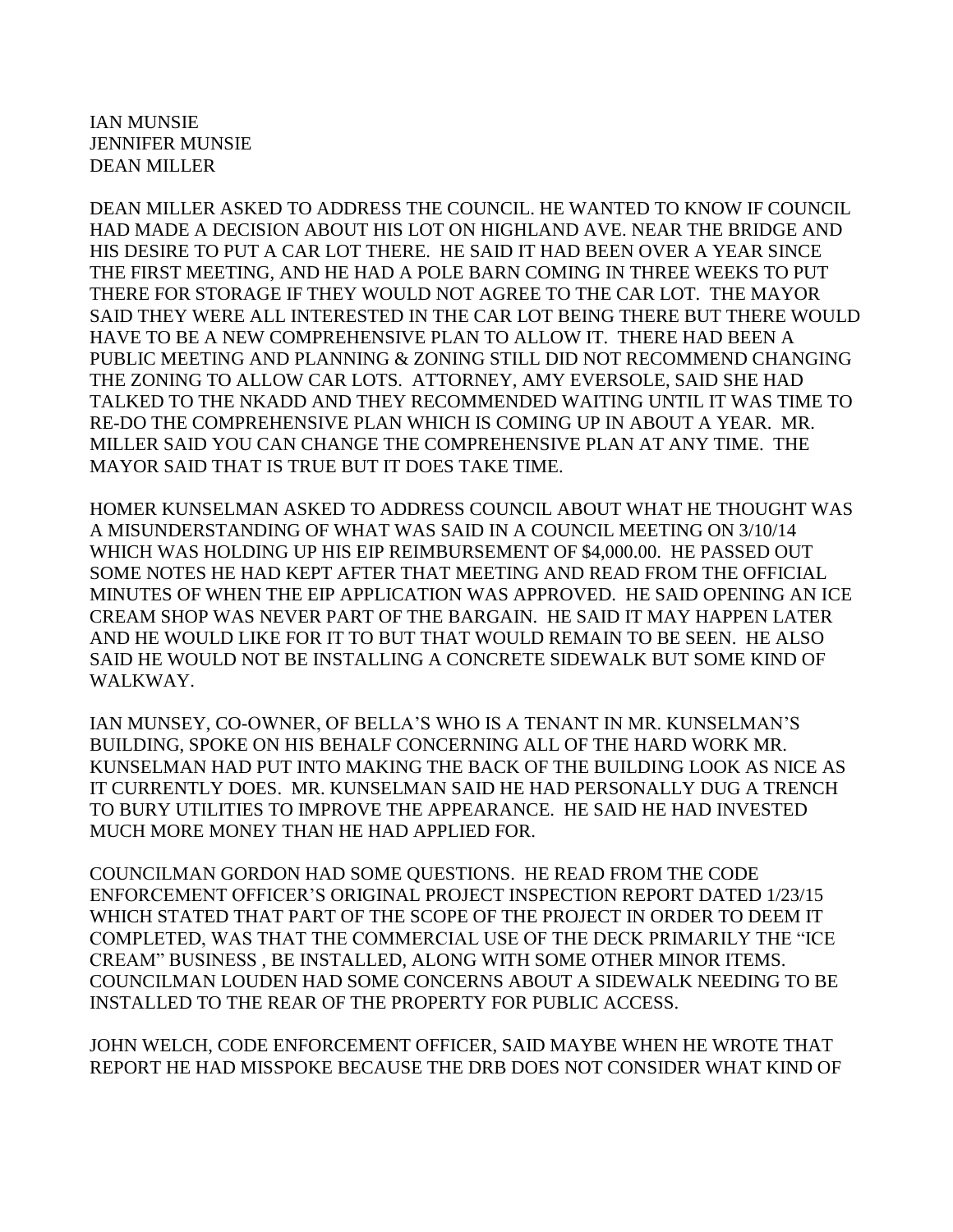BUSINESS IS GOING INTO A BUILDING IN ORDER FOR THE SCOPE OF THE PROJECT TO BE CONSIDERED COMPLETE.

**COUNCILMAN GORDON SAID IN THAT CASE HE WOULD MAKE THE MOTION TO RECOMMEND THE EIP REIMBURSEMENT BE ISSUED TO HOMER KUNSELMAN IN THE AMOUNT OF \$4,000, SECONDED BY COUNCILMAN CRAIG AND DULY CARRIED.**

**AYES 6 NAYS 0**

# **APPROVAL OF MINUTES: REGULAR MEETING: 8/24/2015**

**THE MOTION WAS MADE BY COUNCILMAN LOUDEN AND SECONDED BY COUNCILMAN GORDON AND DULY CARRIED TO ACCEPT THE MINUTES AS PRESENTED FOR THE REGULAR MEETING OF 8/24/15.**

**AYES 6 NAYS 0**

**APPOINTMENT OF JIM SUPPLEE TO THE CODE ENFORCEMENT/NUISANCE BOARD** JIM SUPPLEE HAD BEEN PREVIOUSLY APPOINTED TO THE CODE ENFORCEMENT/NUISANCE BOARD BUT HAD TO RESIGN ABRUPTLY. HE HAS NOW AGREED TO SERVE ON THE BOARD ONCE AGAIN BUT NEEDED TO BE REAPPOINTED.

**THE MOTION WAS MADE BY COUNCILMAN CRAIG AND SECONDED BY COUNCILMAN DICKOW AND DULY CARRIED TO APPOINT JIM SUPPLEE TO THE CODE ENFORCEMENT/NUISANCE BOARD WITH HIS TERM EXPIRING 12/31/15.**

**AYES 6 NAYS 0**

**APPROVAL OF EIP CONTRACT WITH DINAH MARSHALL AND RAE STEVENS WITH REGARDS TO ARTFUL GIFTS**

ATTORNEY FOR THE CITY, AMY EVERSOLE, READ **RESOLUTION 2015-22: AUTHORIZING MAYOR TO ENTER INTO ENTERPRISE INCENTIVE PROGRAM AGREEMENT WITH DINAH MARSHALL, ESTILL STEVENS AND RAE E. STEVENS.**

**THE MOTION WAS MADE BY COUNCILMAN GORDON AND SECONDED BY COUNCILMAN HILL AND DULY CARRIED TO APPROVE RESOLUTION #2015-22: AUTHORIZING MAYOR TO ENTER INTO ENTERPRISE INCENTIVE PROGRAM AGREEMENT WITH DINAH MARSHALL, ESTILL STEVENS AND RAE E. STEVENS.**

**AYES 6 NAYS 0**

**NEW BUSINESS**

**A.** THE MAYOR HAD A REQUEST TO CLOSE CERTAIN CITY STREETS FOR THE TOBACCO FESTIVAL FROM 9/23/15 THROUGH 9/26/15. THERE ALSO WAS A REQUEST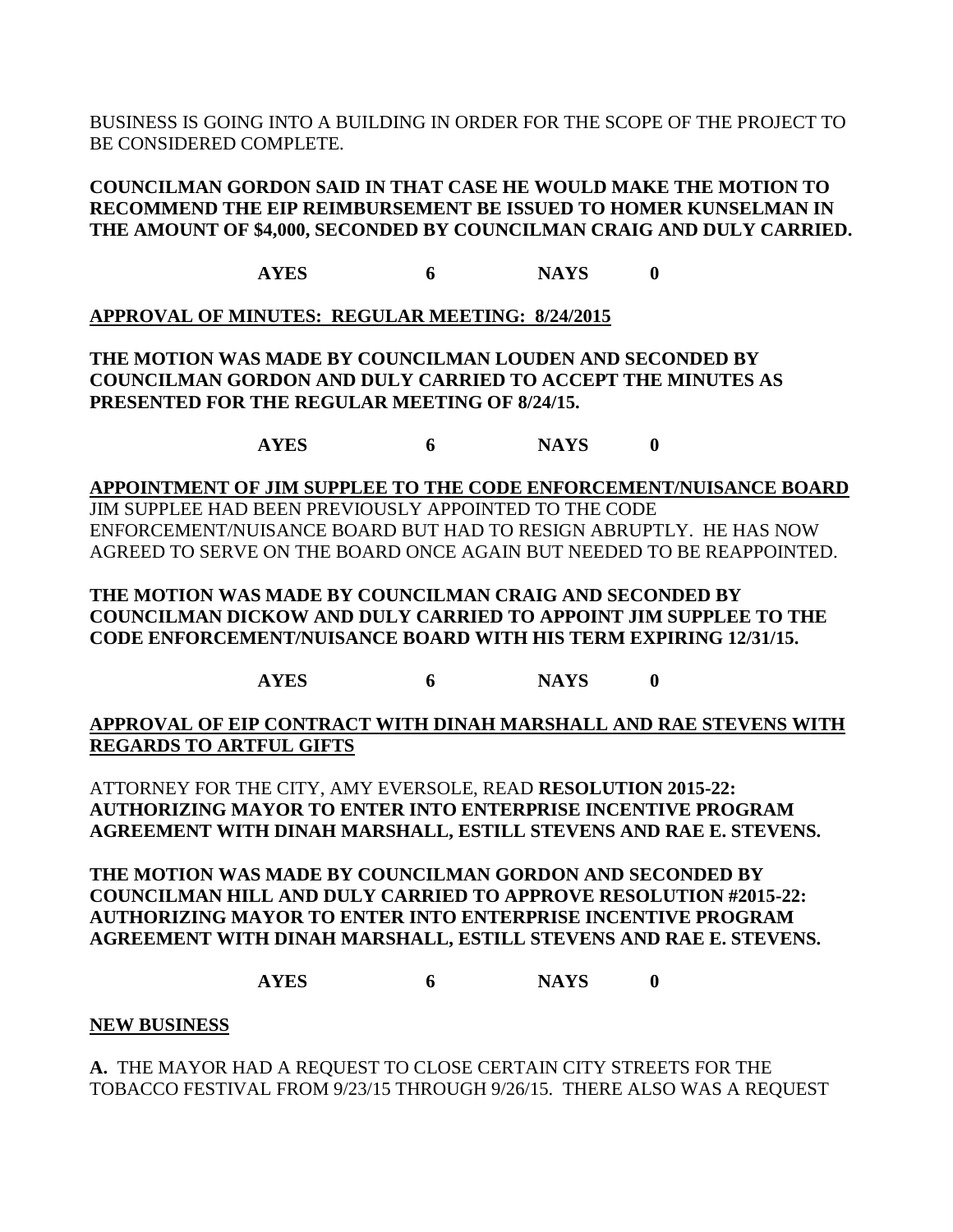FOR PORT-O-LETS FOR THE FESTIVAL AND A DUMPSTER. THESE WERE INCLUDED IN THE BUDGET AND HAVE ALREADY BEEN ORDERED.

## **THE MOTION WAS MADE BY COUNCILMAN CRAIG AND SECONDED BY COUNCILMAN LOUDEN AND DULY CARRIED TO APPROVE THE REQUEST OF THE CARROLL COUNTY TOBACCO FESTIVAL.**

# **AYES 6 NAYS 0**

**B.** COUNCILWOMAN FRANKLIN HAD BROUGHT A MAP WITH THE AREA OUTLINED OF THE ROUTE OF THE 5K COLOR RUN. SHE JUST WANTED TO MAKE SURE TO HAVE COUNCIL'S APPROVAL TO RUN IN THE STREET BUT WITHOUT CLOSING THE CITY STREETS. THEY ALSO WANTED TO HAVE A POLICE OFFICER FOLLOW THEM.

**THE MOTION WAS MADE BY COUNCILMAN GORDON AND SECONDED BY COUNCILMAN DICKOW AND DULY CARRIED TO APPROVE THE REQUEST FOR THE 5K COLOR RUN.**

**AYES 6 NAYS 0**

## **DEPARTMENT REPORTS:**

**A. TEEN COUNCIL –** ALLIE SIMMONS SAID A FALL BALL IS BEING CONSIDERED AT THE HIGH SCHOOL INSTEAD OF A WINTER BALL.

**B**. **PUBLIC WORKS** – RON KNIGHT, PUBLIC WORKS SUPERVISOR, PRESENTED A PROPOSAL FOR COUNCIL TO REVIEW AND DISCUSS AT THE NEXT MEETING FROM PRECISION CONCRETE CUTTING.

**C. UTILITIES –** BILL OSBORNE HAD A PROPOSED RATE, TERMS AND CONDITIONS CHANGE FOR GAS CUSTOMERS OF CARROLLTON UTILITIES.

## **THE MOTION WAS MADE BY COUNCILMAN GORDON AND SECONDED BY COUNCILMAN LOUDEN AND DULY CARRIED TO HAVE THE 1ST READING OF ORDINANCE #2015-18: AMENDING THE RATES, TERMS AND CONDITIONS FOR GAS CUSTOMERS OF CARROLLTON UTILITIES**

**AYES 6 NAYS 0** ATTORNEY FOR THE CITY, AMY EVERSOLE, READ THE ORDINANCE.  $2^{\mathrm{ND}}$  READING WILL BE SEPT.  $28^{\mathrm{TH}}$ .

MR. OSBORNE ALSO REPORTED THAT THE HIGHLAND AVE. PROJECT IS MOSTLY DONE EXCEPT FOR SOME PAVING TO BE DONE. THEY ARE WORKING WITH FEMA TO MAKE REPAIRS FROM THE FLOODING IN THE WEST END OF THE COUNTY.

**D. CCCDC** – THE MAYOR ASKED BILL OSBORNE IF THERE WAS ANY PROGRESS ON HIRING A NEW CCCDC DIRECTOR. HE SAID THERE ARE APPROXIMATELY 20 APPLICANTS.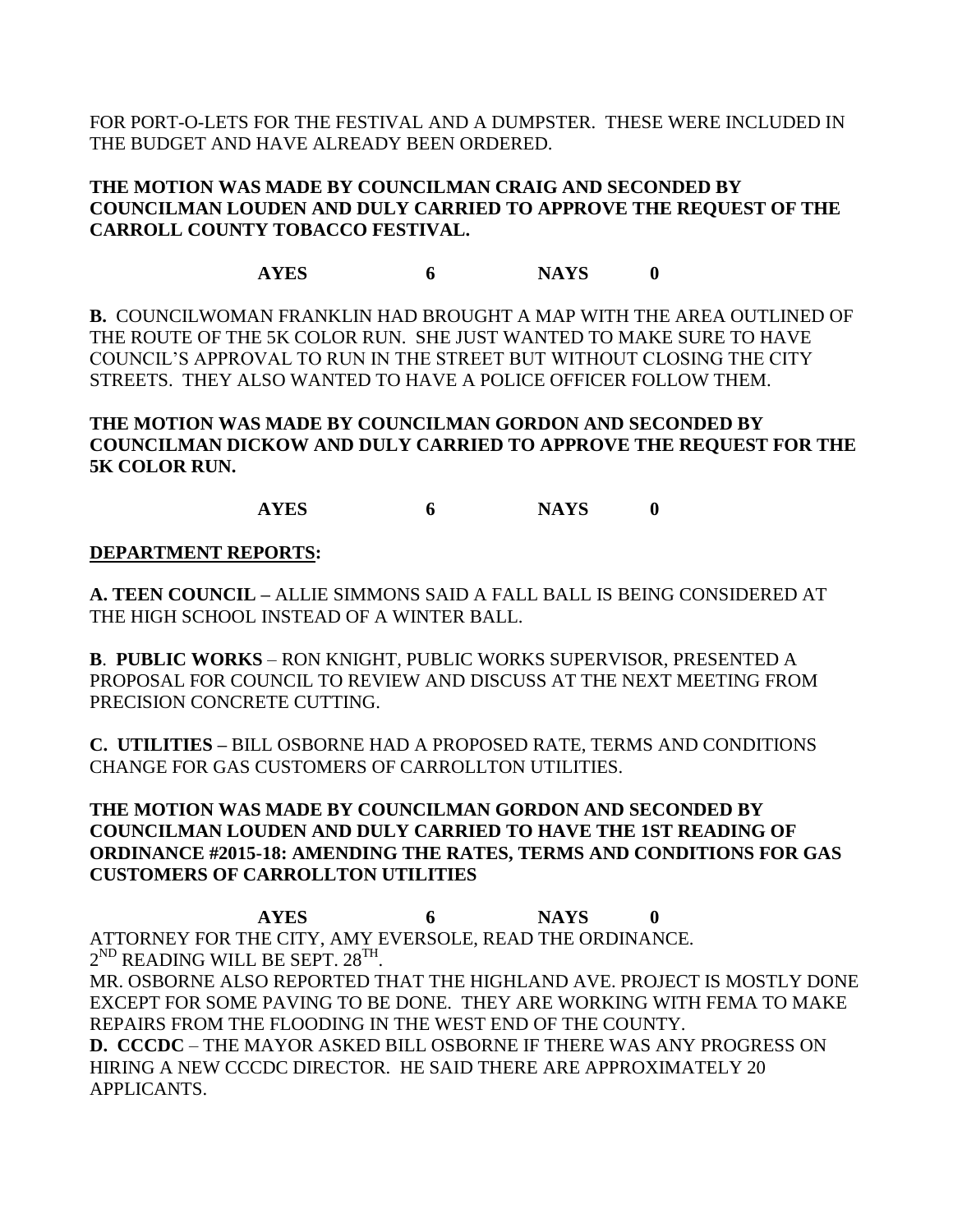**E. TOURISM –** MISTY WHEELER THANKED RONNIE KNIGHT AND HIS CREW, THE MAYOR AND MIKE TERRELL FOR ALL THEIR WORK ON THE BANDS & BBQ EVENT THIS PAST WEEKEND. ATTENDANCE WAS DOWN POSSIBLY DUE TO THE RAINY WEATHER ONE DAY. SHE SAID THERE WILL BE A CATFISH TOURNAMENT ON 9/26.

**F. POLICE DEPARTMENT –** TIM MITCHELL REPORTED THAT ALL OF THE NEW VEHICLES HAVE ARRIVED BUT ONE AND HAVE BEEN ASSIGNED TO THE OFFICERS. A LIST HAS BEEN PROVIDED TO THE MAYOR AND COUNCIL WITH THOSE ASSIGNMENTS.

**G. FIRE DEPARTMENT –** MIKE TERRELL REPORTED THAT THE BRAKES HAD BEEN ADJUSTED ON ENGINE 204. ON 9/11 HE TOOK THE LADDER TRUCK TO THE RITE AID PARKING LOT TO DISPLAY THE AMERICAN FLAG. HE LATER TOOK IT TO POINT PARK. THE WHITE CASTLE CRAVEMOBILE WILL BE BACK ON SAT. 9/26 FOR THE TOBACCO FESTIVAL PARADE AND WILL SET UP AT POINT PARK AFTERWARD.

**H. CODE ENFORCEMENT –** JOHN WELCH SAID THERE ARE TWO ITEMS ON HIS LOG THAT ARE UNDER CITATION AND THERE SHOULD BE A FINAL ORDER IN THE REGULAR MEETING OF THE CODE ENFORCEMENT/NUISANCE BOARD ON 9/28. THERE IS A RESCHEDULED KEMPER PROPERTY HEARING PENDING.

 **I. CLERK-TREASURER –** NOTHING TO REPORT

**J. MAIN STREET –** SAM BURGESS GAVE COUNCIL A DETAILED BUDGET AND SCOPE OF WORK FOR THE WAYFINDING SIGN GRANT THAT HE HAD APPLIED FOR.

**K. ATTORNEY -** NOTHING TO REPORT.

# **MAYOR'S REPORTS**

**A.** MAYOR ADAMS REPORTED THAT THE OLD FIREHOUSE PROJECT SHOULD BE ADVERTISED FOR BIDS IN NEXT WEEK'S PAPER. THE BIDS WILL BE OPENED ON 10/12.

**B.** THE SIDEWALK PROJECT IN FRONT OF DOWN ON MAIN IS ALMOST READY TO BE ADVERTISED FOR BIDS ALSO.

**C. NEGOTIATIONS FOR THE PURCHASE OF PROPERTY BETWEEN 2<sup>ND</sup> STREET AND THE** RIVER HAS BEEN COMPLETED, AND THERE SHOULD BE A RESOLUTION AT THE 9/28 MEETING.

## **APPROVAL OF FINANCIAL STATEMENT**

**THE MOTION WAS MADE BY COUNCILMAN GORDON AND SECONDED BY COUNCILMAN CRAIG AND DULY CARRIED TO APPROVE THE FINANCIAL STATEMENT.**